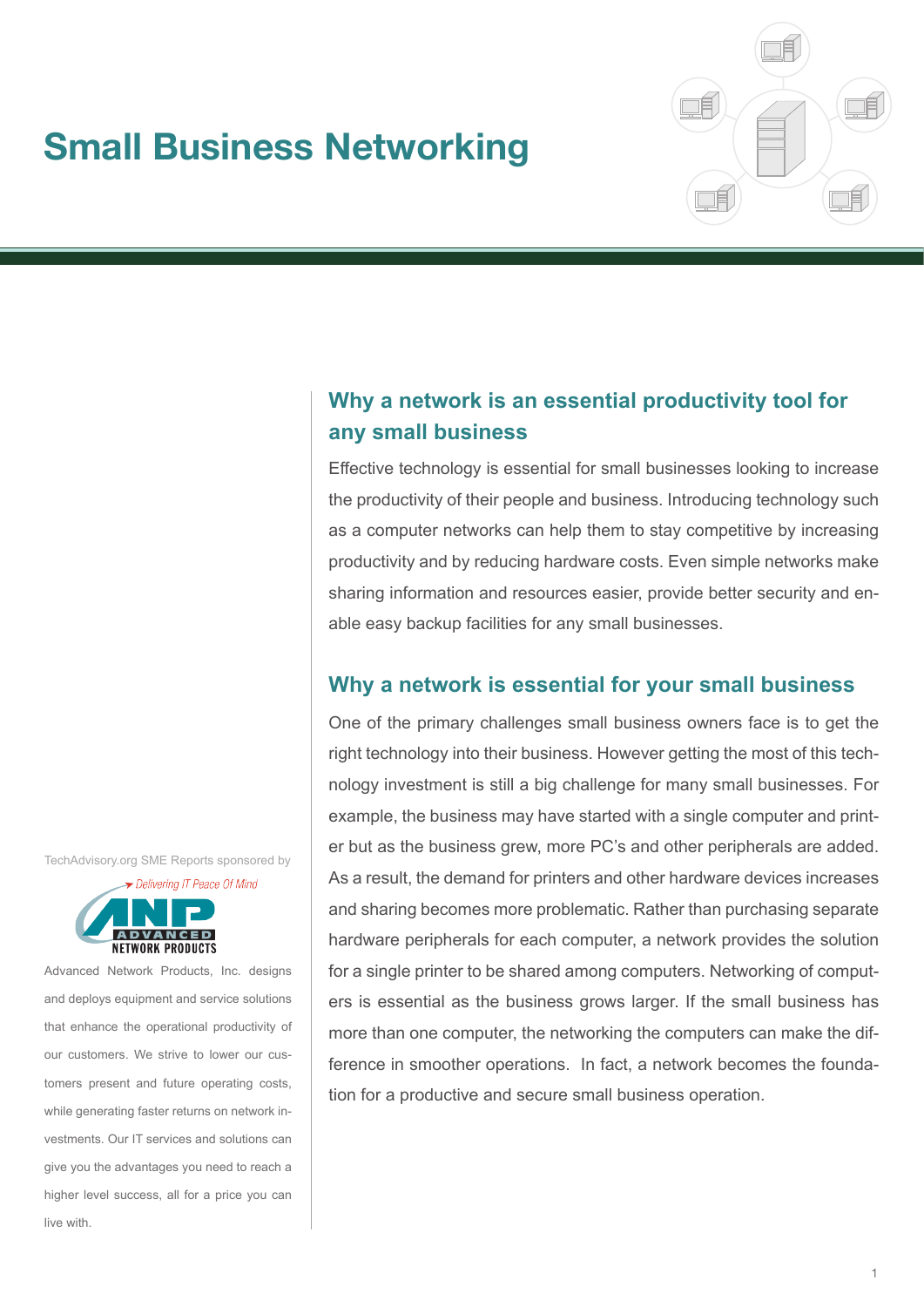# **What is a network?**

A network is a system containing any combination of computers, printers, fax machines, data storage, audio or visual display devices, or telephones interconnected by cables used to transmit or receive information.

# **Two Types of Networks: Peer-to-Peer and Client/Server Peer-to-Peer networking**

A peer-to-peer network is the most basic type of network that allows multiple users to share information or resources such as printers and scanners. In a peer-to-peer network, each computer is connected directly to the other computers with each treated equal on the network. Each computer can share resources or information with any other computer on the network without a centralized computer or server. In this type of network, each connected computer has an equal responsibility and role.



Figure 1: Peer to Peer Network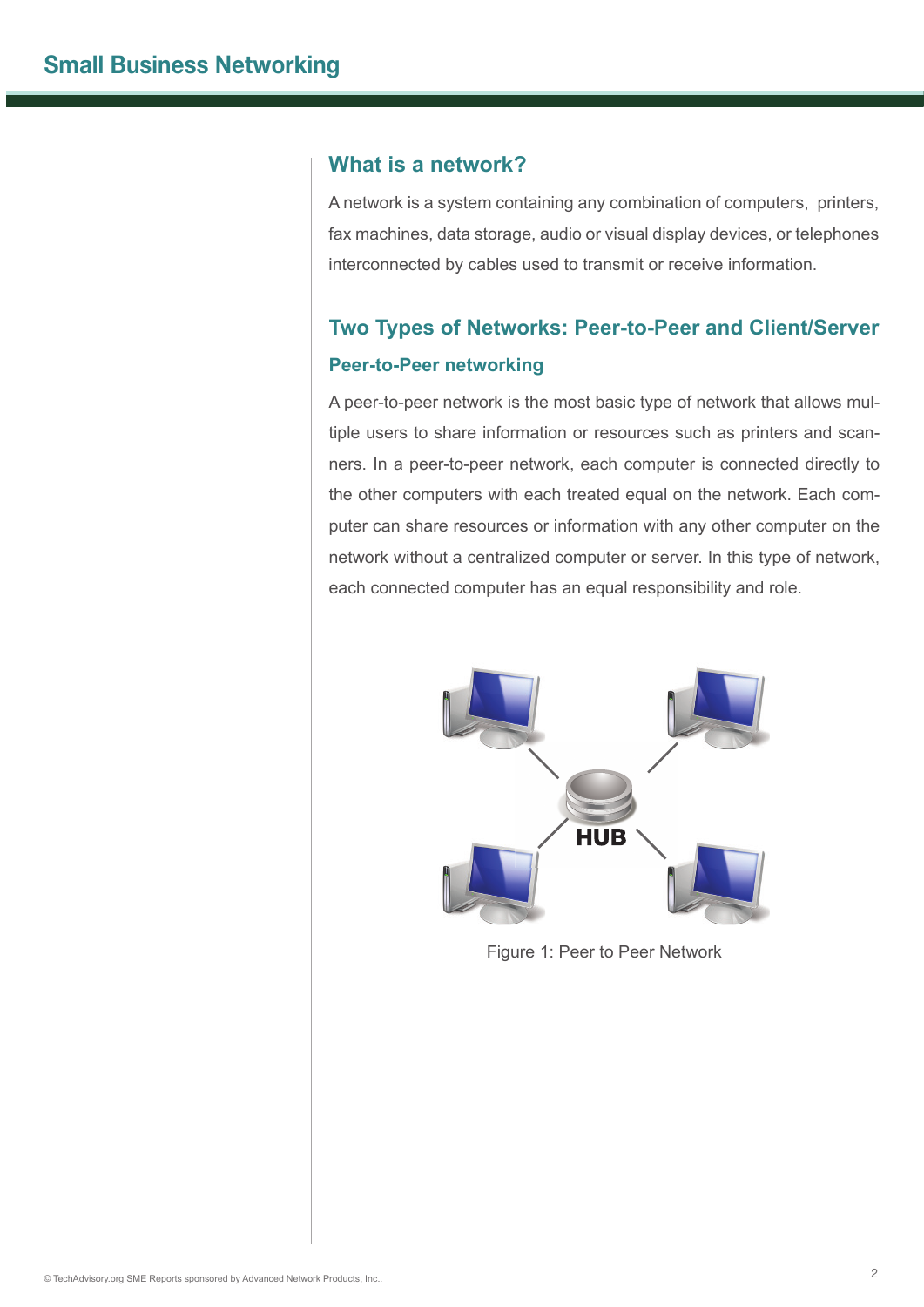#### **Client/Server networking**

In a client-server network, all computers are connected to the server or centralized computer. A single computer called a server is used to manage the entire network and stores shared information in a central location. Servers are run with specific server software designed to manage the computer network and serve as a central place to store data. The clients in the network can be an individual computer, printer, scanner or any other device. The server software performs specific tasks such as file sharing, printer sharing, connecting multiple users to the internet or sending and receiving e-mail for each of the network's client.



Figure 2: Client/Server Network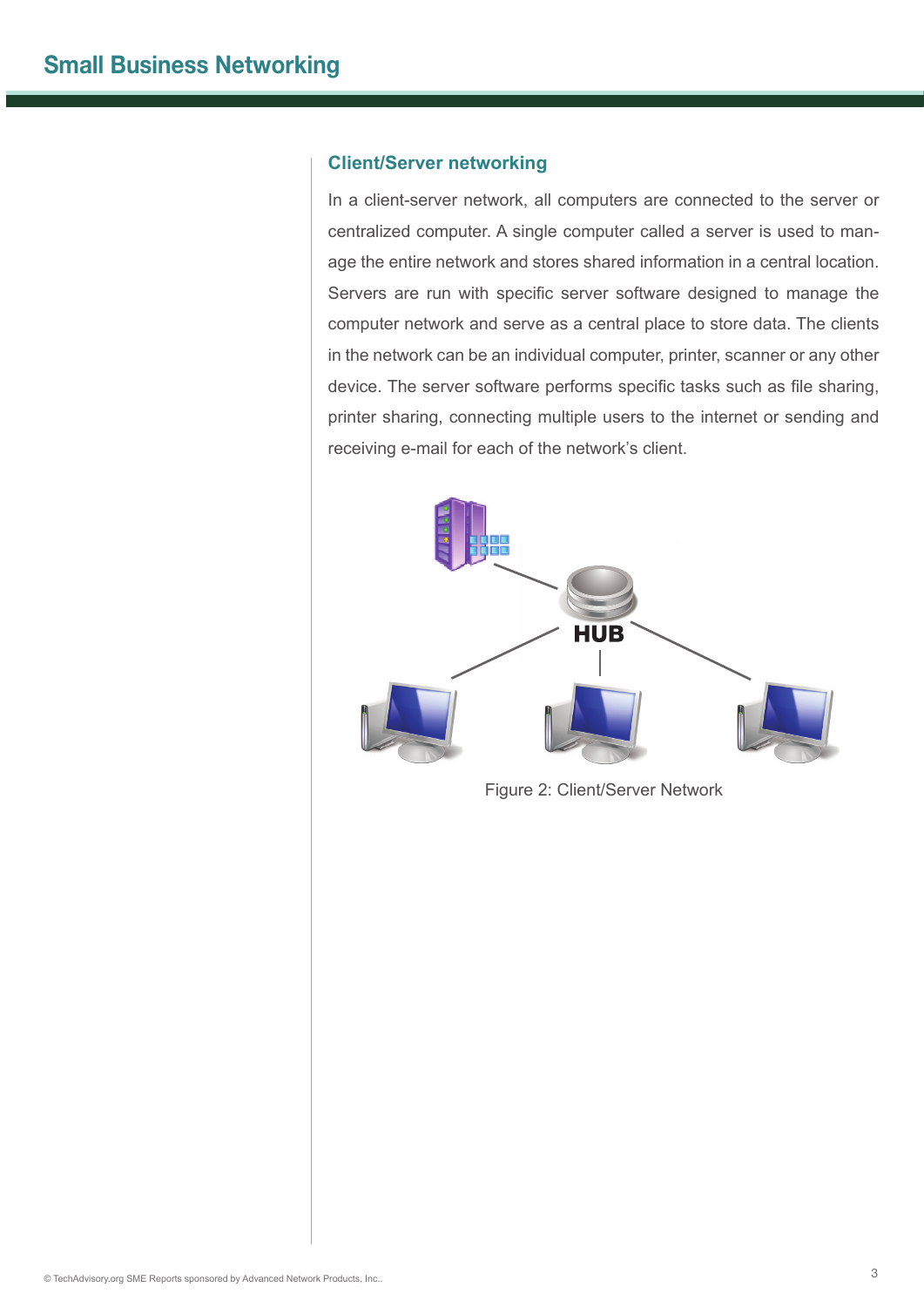### **Peer-to-Peer vs. Client/Server Network**

Both of these networks serve the same purpose of allowing multiple users to share and exchange information and resources with each other. But the functions and benefits differ widely.

Peer-to-Peer networks are simple to configure, easy to install and certainly a low-cost solution but are very limited in the functions they can perform. For example, peer-to-peer networks have no centralized location to store the information because the information and resources are shared from one computer to another. In the event one computer shuts down, other computers cannot access the data stored in that computer.

One major downside of this type of network is that it has no centralized security safeguards so it is relatively insecure. Anybody connected to the network can get access to the just a few PCs and few security concerns. In case more than five or so PC's are connected to the network it has the tendency to go slow.

Client/server network can remarkably improve the business performance because of the different functions it can perform. The server can back up information saving time and preventing data loss as well as providing security for information. As server acts as single centralized unit for whole of the network so internet connection can be easily monitored and controlled. Another advantage is that performance of computers improves because computers don't perform functions such as storing large amounts of data for other computers. This allows the client computers to run faster. Besides this, in client/server network there is single point of access for the entire network so users are not dependent on each other's computers as they are in a peer-to-peer network. Servers also increase the security of the vital data like financial information by allowing controlled access to different users. Hence if the small business has more than five computers then centralizing the network on a server allows the small business owners to have tools and services that can help to attain impressive time and cost savings.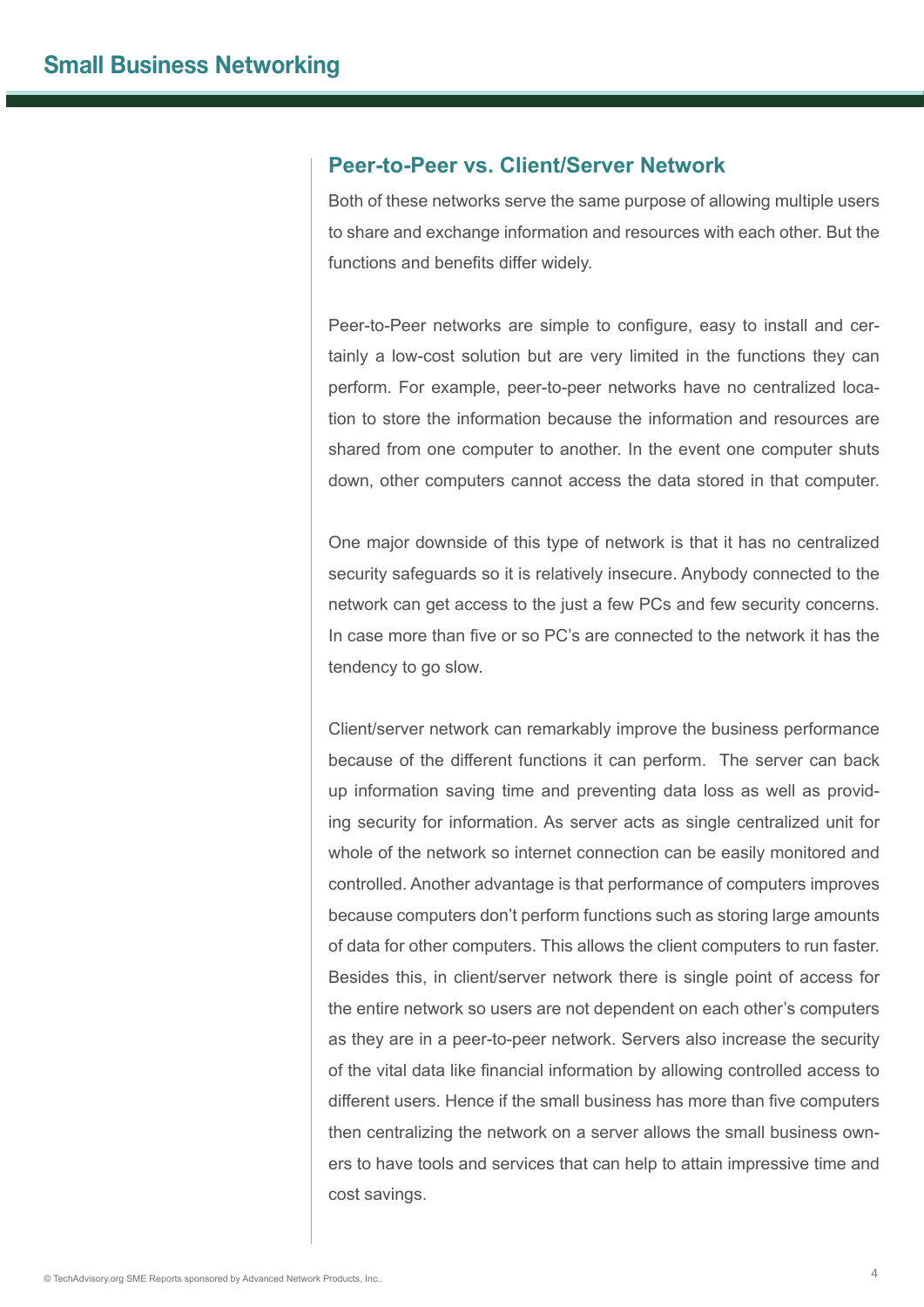# **6 Ways a Network Can Influence Small Business Performance**

**Collaboration:** A network allows employees to share and exchange information. A network provides access to variety of tools by which employees can communicate with each other. Besides this it also offers collaboration features and allows multiple users to contribute to a single document which is otherwise not possible with individual computers.

**File sharing:** A network makes it possible to access a file stored on another computer. Multiple users can share same files so it eliminates the need of creating and managing multiple versions.

**Printer/Fax sharing:** Several computers can share the same printer or fax machine if computers are connected through a network. As a result, there is no need of buying and connecting separate printers and devices to every company computer.

**Data protection:** Backing-up data is essential for a business to prevent loss of valuable business information. With a network it becomes routine and secure to back up the company data ready for retrieval when necessary

**Shared Internet access:** With a network it becomes possible to share a single internet connection among multiple computers. In-house e-mail systems can also be easily implemented with client/server network.

**Increases the productivity, reduces costs and saves time:** When a small business has computer network it increases the productivity of employees and reduces costs. With a network, multiple employees can share the company resources such as printers, fax machines or any other hardware device. Multiple users can access the internet at the same time. Consequently the hardware costs of the company are reduced and productivity of employees is increased. A network also helps save time by providing easy back up solutions.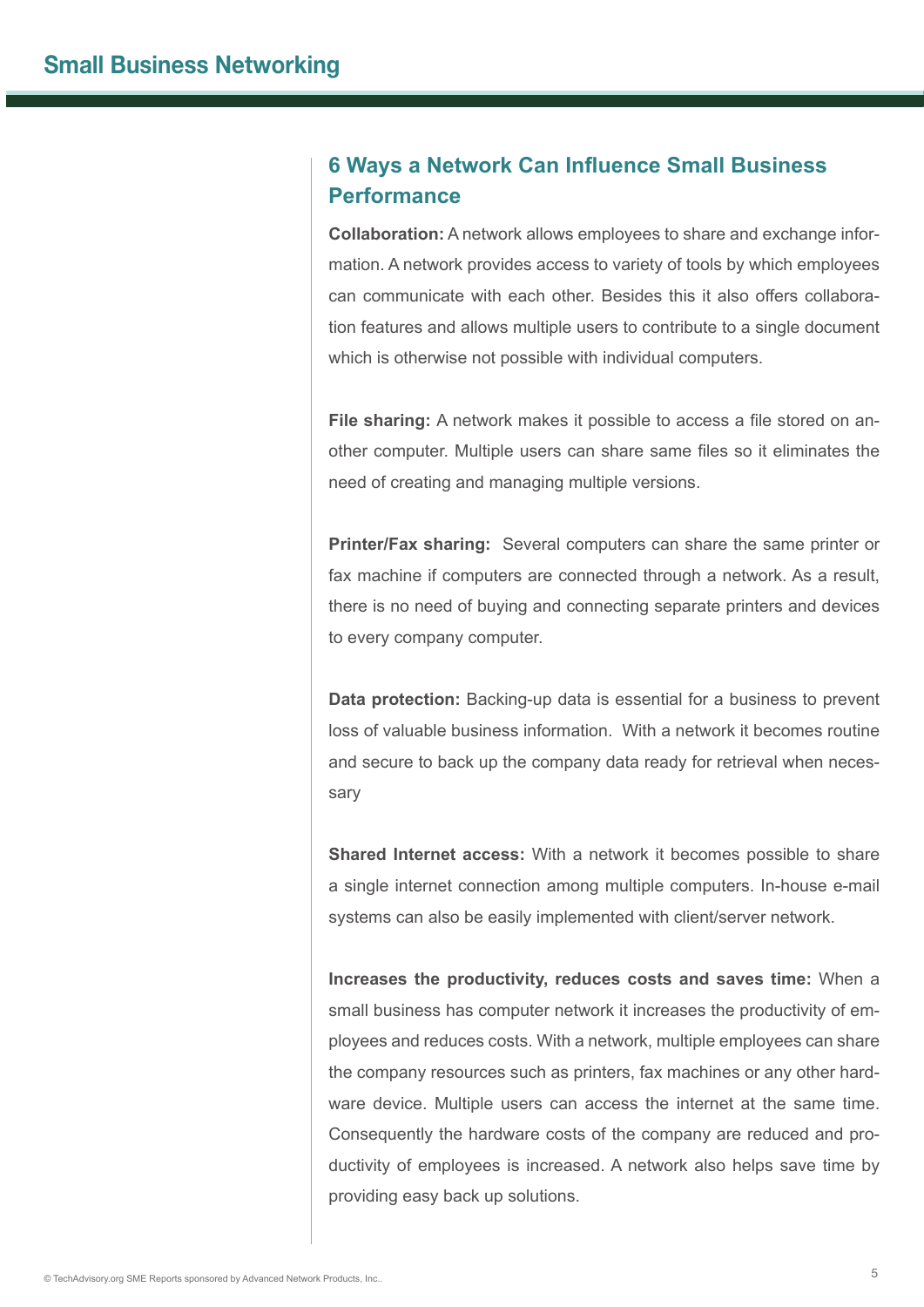"...The Forbes study has shown" that average payback period of server network ranges from 2.4 to 4.9 months."

"...The Forbes survey concluded that server networks are helping smaller firms extend their geographic reach,find new customers, and increase revenues while holding costs steady or decreasing them."

## **Payback Period of Network**

Small business owners can reap enormous benefits by networking their computers. But sometimes concerns about hardware, software and installation costs of networks (particularly client/server networks) became a main deterrent in adoption of this technology. But the network technology starts paying quickly in form of increased employee productivity and reduced operating costs.

According to a study conducted by Forbes\*, small business owners are quickly recovering investments and realizing enormous benefits from server technology. Small businesses using server networks find that their employees can now perform an average of 20 percent more revenueproducing tasks. The study has shown that average payback period of server network ranges from 2.4 to 4.9 months. Most small businesses were able to recover their hardware and software investments in less than 2.5 months. The survey concluded that server networks are helping smaller firms extend their geographic reach, find new customers, and increase revenues while holding costs steady or decreasing them.

# **Conclusions and Recommendations**

In conclusion, peer-to-peer network is cheaper and easier to implement and maintain, but client/server network can be much more useful for a small business as it leads to greater productivity, security and lower costs .